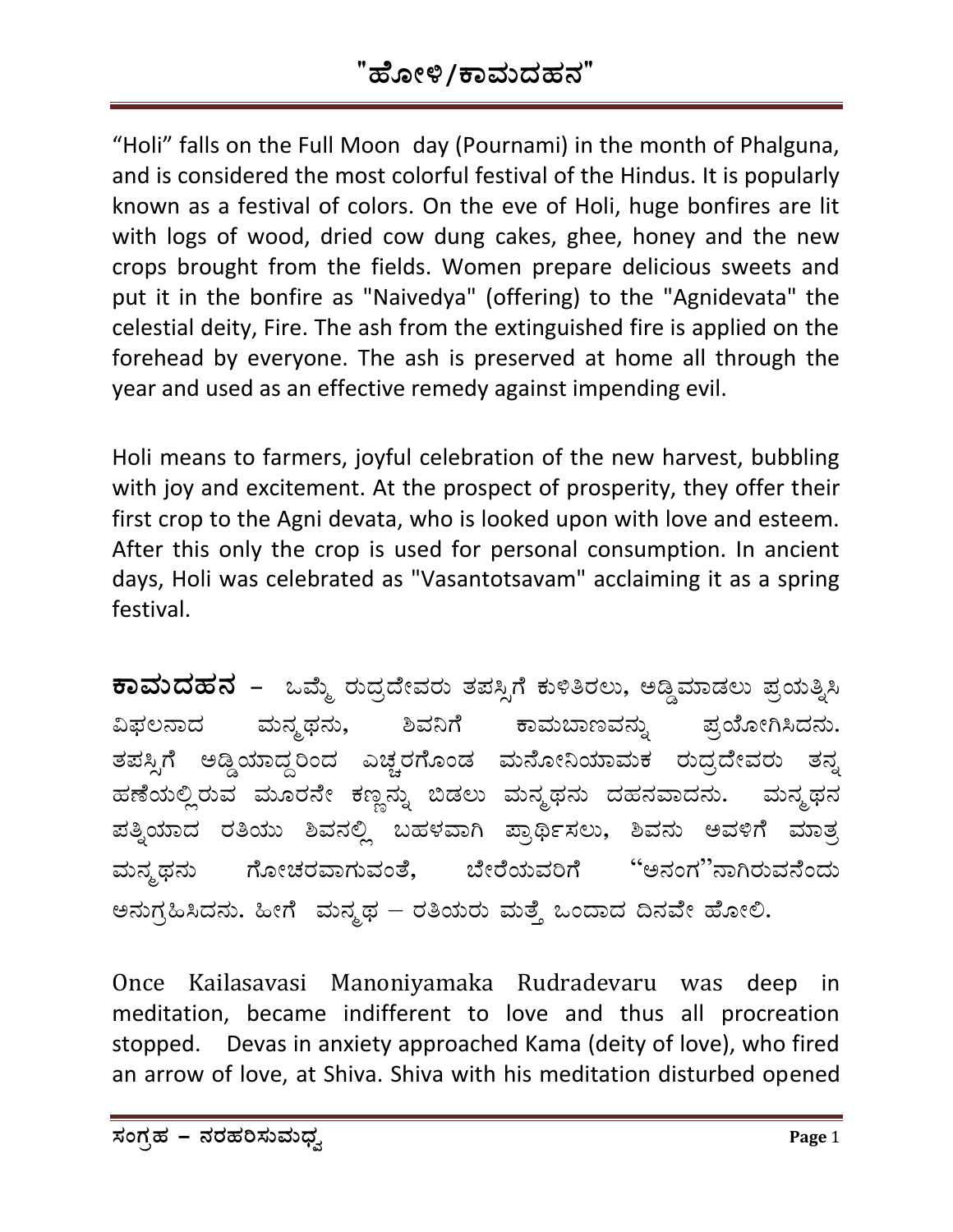### "ಹೋಳಿ/ಕಾಮದಹನ"

his third eye on his forehead and struck down Kaama into ashes. Rati, Kaamas's wife performed severe penance. Shiva promised her that Kaama would return to her and resume the spread of love and procreation. He would however be formless or "ananga" to all but her. On this day, the reunification of Kaama with Rati is celebrated.

ಈ ಕಾಮದಹನವು ಸಾಧನೆಗೆ ಆಡ್ಡಿ ಮಾಡುವ ಕಾಮನೆಗಳನ್ನು ಮನೋನಿಯಾಮಕ ರುದ್ರದೇವರು ನಾಶಪಡಿಸಲಿ ಎಂಬ ಚಿಂತನೆಯಿಂದ ಮಾಡಬೇಕು. ನೈವೇದ್ಯವನ್ನು ಹೋಲಿಯಲ್ಲಿ ಹಾಕಿ ನಿವೇದಿಸಿ ನೀರಾಜನವನ್ನು ಮಾಡಿ ಮೂರು ಪ್ರದಕ್ಷಿಣೆ ಮಾಡಿ ದೇಶ ಭಾಷೆಯಲ್ಲಿ ಅವಾಚ್ಯಪದಗಳನ್ನುಚ್ಚರಿಸಿ ಹೀಗೆ ಪ್ರಾರ್ಥಿಸಬೇಕು.

> $\vec{A}$ ಮಸ್ತೇ ಸರ್ವಕಲ್ಯಾಣಿ ನಮಸ್ತೇ ಕರುಣಾಲಯೇ ।  $\vec{r}$ ಸಮಸ್ಯೇ ಹೋಲಿಕಾದೇವಿ ನಮಸ್ತೇ ಭಕ್ತವತ್ಸಲೇ ॥

# ಹೋಲಿಯ ಕಥೆ <sub>–</sub>

ಕೃತಯುಗದಲ್ಲಿ ರಘು ಮಹಾರಾಜನು ಬಹಳ ಧರ್ಮಿಷ್ಣನಾಗಿ ರಾಜ್ಯವಾಳುತ್ತಿದ್ದನು. ಅಲ್ಲಿ ಮಂಡಾವೆಂಬ ರಾಕ್ಷಸಿಯು ರಾತ್ರಿಯಲ್ಲಿ ಪ್ರತಿಯೊಬ್ಬರ ಮನೆಗೆ ಬಂದ ಮಕ್ಕಳನ್ನು ಪೀಡಿಸಲು ಪ್ರಾರಂಭಿಸಿದಳು. ಪ್ರಜೆಗಳು ತಮ್ಮ ಕಷ್ಣವನ್ನು ರಘುಮಹಾರಾಜನಿಗೆ ತಿಳಿಸಿದರು. ಆಗ ರಾಜನು ನಾರದರನ್ನು ಆಶ್ರಯಿಸಿ ಆ ರಾಕ್ಷಸಿಯ ನಿಯಂತ್ರಣಕ್ಕಾಗಿ ಸಹಾಯ ಕೇಳಲು, ಮಂಡಾ ರಾಕ್ಷಸಿಗೆ ರುದ್ರದೇವರ ವರಬಲವಿದೆ – ಏನೆಂದರೆ " ಉನ್ಮತ್ತರಾದ ಬಾಲಕರಿಂದ <mark>ನಿನಗೆ ಪರಾಭವವು ಉಂಟಾಗುತ್ತದೆ" ಎಂದು.</mark> ಆದ್ದರಿಂದ ಪಾಲ್ಘುಣ ಮಾಸದ  $\vec{x}$ ರ್ಣಾಮಿಯಂದು ಚಿಕ್ಕ ಪ್ರಾಯದ ಬಾಲಕರು ಕಿಲಕಿಲ ಶಬ್ದಮಾಡುತ್ತಾ ನಗರದಲ್ಲಿ ಓಡಾಡಲಿ, ಹಾಗೆಯೇ ಒಣಗಿರುವ ಕಟ್ಟಿಗೆ, ಕಡ್ಡಿ, ಮುಂತಾದವುಗಳನ್ನು ಬೆಂಕಿಯಲ್ಲಿ ರಾಕ್ಪೋಫ್ನ್ ಮಂತ್ರಗಳಿಂದ ಹೋಮಿಸಬೇಕು. ಆ ಅಗ್ನಿಗೆ ಮೂರು ಪ್ರದಕ್ಷಿಣೆ ಹಾಕಿ, ಹಾಡಿ, ವಗಬೇಕು, ಯಥೇಚ್ಚವಾಗಿ ಮನಸ್ಸಿಗೆ ಬಂದಂತೆ ಮಾತನಾಡಲಿಬೇಕು. ಈ ಶಬ್ದದಿಂದ, ಹೋಮದಿಂದ, ಅವಾಚ್ಯ ಬೈಯ್ಯಿಗಳಿಂದ, ದೂರ ಓಡುವಳು ಎಂದು ನಾರದರು ತಿಳಿಸಿದರು.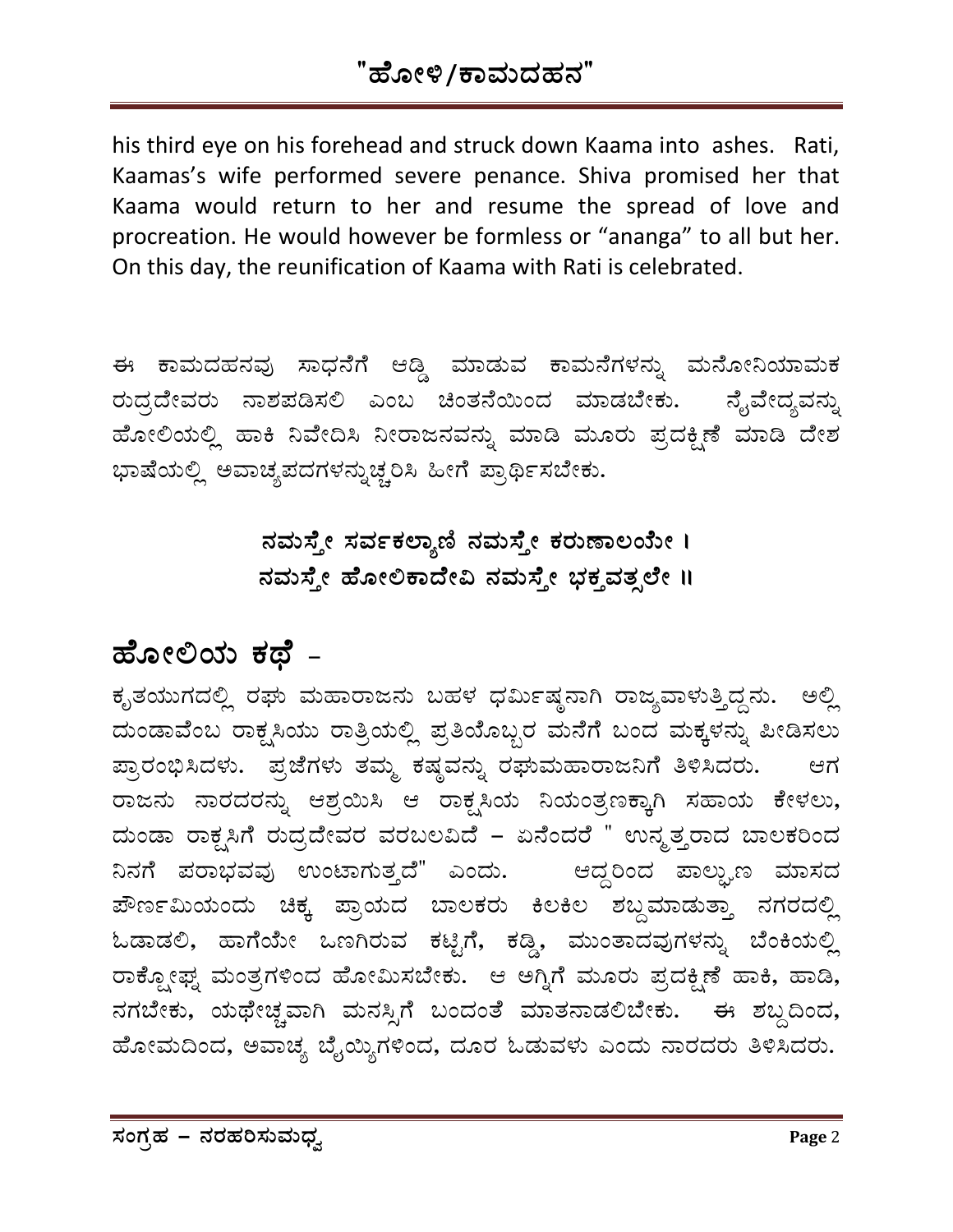### ಹೋಲಿಕಾ ದಹನ –

ಹೋಲಿಕಾ ಹಿರಣ್ಯಕಶಿಪುವಿನ ಸಹೋದರಿ. – ಹಿರಣ್ಯಕಶಿಪು, ವರಬಲದಿಂದ ತಾನೇ ಸರ್ವೋತ್ತಮನೆಂದು, ಎಲ್ಲರೂ ತನ್ನನ್ನೇ ಪೂಜಿಸಬೇಕೆಂದು ಆಜ್ಞೆಯಿತ್ತನು. ಆದರೆ ಮಗನಾದ ಪ್ರಹ್ಲಾದ ತನ್ನ ತಂದೆಯ ಸಾರ್ವಭೌಮತ್ವವನ್ನು ಒಪ್ಪಲಿಲ್ಲ. ಹರಿಯೇ ಸರ್ವೋತ್ತಮ ಎಂದು ಪ್ರತಿಪಾದಿಸಿದನು. ಇದನ್ನು ಸಹಿಸದ ಹಿರಣ್ಯಕಶಿಪು ಅವನನ್ನು ಸಂಹರಿಸಲು ಬಹಳ ಪ್ರಯತ್ನ ಪಟ್ಟು ವಿಫಲನಾದಾಗ, ಕೊನೆಗೆ ತನ್ನ ತಂಗಿಯಾದ ಹೋಲಿಕಾಳನ್ನು ನೇಮಕಮಾಡಿದನು ಪ್ರಹ್ಲಾದನನ್ನು ಸಂಹರಿಸಲು. ಅವಳಿಗೆ ಬೆಂಕಿಯಿಂದ ಪ್ರಹ್ಲಾದನನ್ನು ಸಂಹರಿಸಲು ಯಾವುದೇ ಆಘಾತವಿರುವುದಿಲ್ಲ ಎಂಬ ವರವಿತ್ತು. ಹೋಲಿಕಾಗೆ ಹೇಳುತ್ತಾನೆ ಹಿರಣ್ಯಕಶಿಪು. ಹೋಲಿಕಾ ಪ್ರಹ್ಲಾದನನ್ನು ತನ್ನ ತೊಡೆಯ ಮೇಲೆ ಕುಳ್ಳಿರಿಸಿಕೊಂಡು ಸುಡಲು ಪ್ರಯತ್ನಿಸಿದಾಗ, ತಾನೇ ಸುಟ್ಟು ಭಸ್ಮವಾಗುತ್ತಾಳೆ. ಅದೂ ಕೂಡ ಫಾಲ್ಬುಣ ಪೌರ್ಣಿಮೆಯಂದು.

Holi festival is associated with the death of the demoness Holika, the sister of Hiranyakashipu.. The daithyaraaja Hiranyakashipu, with the support of the boons granted by Brahma, was very powerful and wanted to be worshipped as God. He ordered his people that Hiranyakashipu is the Supreme. People had to tell "Hiranyakashipuve namaha" instead of Narayanaya namaha. But, his son Prahlaada, a staunch devotee of Srimannarayana refused to accept his father's supremacy. Hiranyakashipu, could not tolerate that his own son Prahlada is not accepting his supremacy. So he decided to kill Prahlada. After trying several attempts to kill Prahlada in vain, he sent his sister, Holika who possessed the boon of never being burnt by fire. Young Prahlaada was made to sit on his aunt's lap. A bonfire was lit with Prahalada and Holika in the center. To the disappointment of Hiranyakashipu, Holika was burnt to ashes, while Prahlaada was spared by the fire, by the grace of Vishnu. The bonfire lit and the burning of the effigy of Holika during Holi, symbolizes the triumph of good over evil, humility over haughtiness and power of prayer over physical strength.